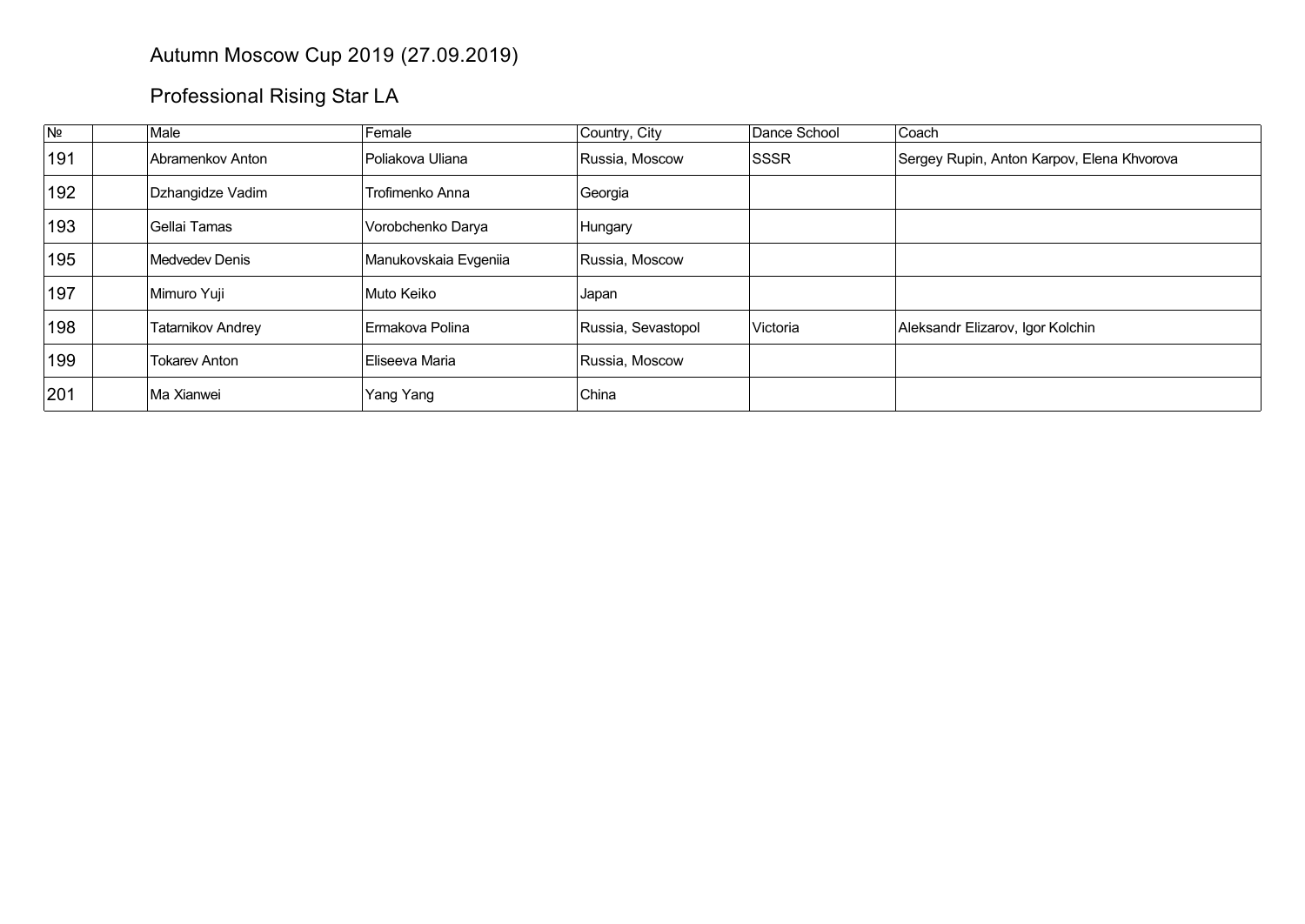| competition:  | Autumn Moscow Cup 2019             |                      |                    |
|---------------|------------------------------------|----------------------|--------------------|
| date:         | 27.09.2019                         |                      |                    |
| place:        | CSKA, Igrovoy                      |                      |                    |
| category:     | <b>Professional Rising Star LA</b> |                      |                    |
| adjudicators: | 1. Alexandr Gaidash                | 6. Irina Kondratieva | 11. Smagin Evgenii |
|               | 2. Bushueva Valeria                | 7. Khvorova Elena    |                    |
|               | 3. Chesnokov Alexandr              | 8. Marianna Mamayan  |                    |
|               | 4. Danny Zhao                      | 9. Roman Mirkin      |                    |
|               | 5. Elena Martynyuk                 | 10. Ryupin Evgenii   |                    |

## **Semifinal**

| N <sub>2</sub> |                                      |       |      |  |  |  |  |  |  |                                                                    |  |  |  |  |  |  |  |  |  |
|----------------|--------------------------------------|-------|------|--|--|--|--|--|--|--------------------------------------------------------------------|--|--|--|--|--|--|--|--|--|
|                | Couple                               | Place | Summ |  |  |  |  |  |  | 123456789011234567890112345678901123456789011123456789001112345601 |  |  |  |  |  |  |  |  |  |
| 199            | Tokarev Anton-Eliseeva Maria         |       | 55   |  |  |  |  |  |  |                                                                    |  |  |  |  |  |  |  |  |  |
| 191            | Abramenkov Anton-Poliakova Uliana    |       | 53   |  |  |  |  |  |  |                                                                    |  |  |  |  |  |  |  |  |  |
| 192            | Dzhangidze Vadim-Trofimenko Anna     |       | 52   |  |  |  |  |  |  |                                                                    |  |  |  |  |  |  |  |  |  |
| 195            | Medvedev Denis-Manukovskaia Evgeniia |       | 50   |  |  |  |  |  |  |                                                                    |  |  |  |  |  |  |  |  |  |
| 193            | Gellai Tamas-Vorobchenko Darya       |       | 49   |  |  |  |  |  |  |                                                                    |  |  |  |  |  |  |  |  |  |
| 201            | Ma Xianwei-Yang Yang                 |       | 45   |  |  |  |  |  |  |                                                                    |  |  |  |  |  |  |  |  |  |
|                |                                      |       |      |  |  |  |  |  |  |                                                                    |  |  |  |  |  |  |  |  |  |
| 197            | Mimuro Yuji-Muto Keiko               |       | 23   |  |  |  |  |  |  |                                                                    |  |  |  |  |  |  |  |  |  |
| 198            | Tatarnikov Andrey-Ermakova Polina    |       |      |  |  |  |  |  |  |                                                                    |  |  |  |  |  |  |  |  |  |

|--|

Vice-Chairman: Tolkunova Yulia Chesnokov Marianna Viennese V Mamayan Alexandr Waltz

Organizer: Ryupin Sergey Elena Ryupin Quickstep Q Martynyuk Evgenii

Scrutineer: Suchkov Vladimir